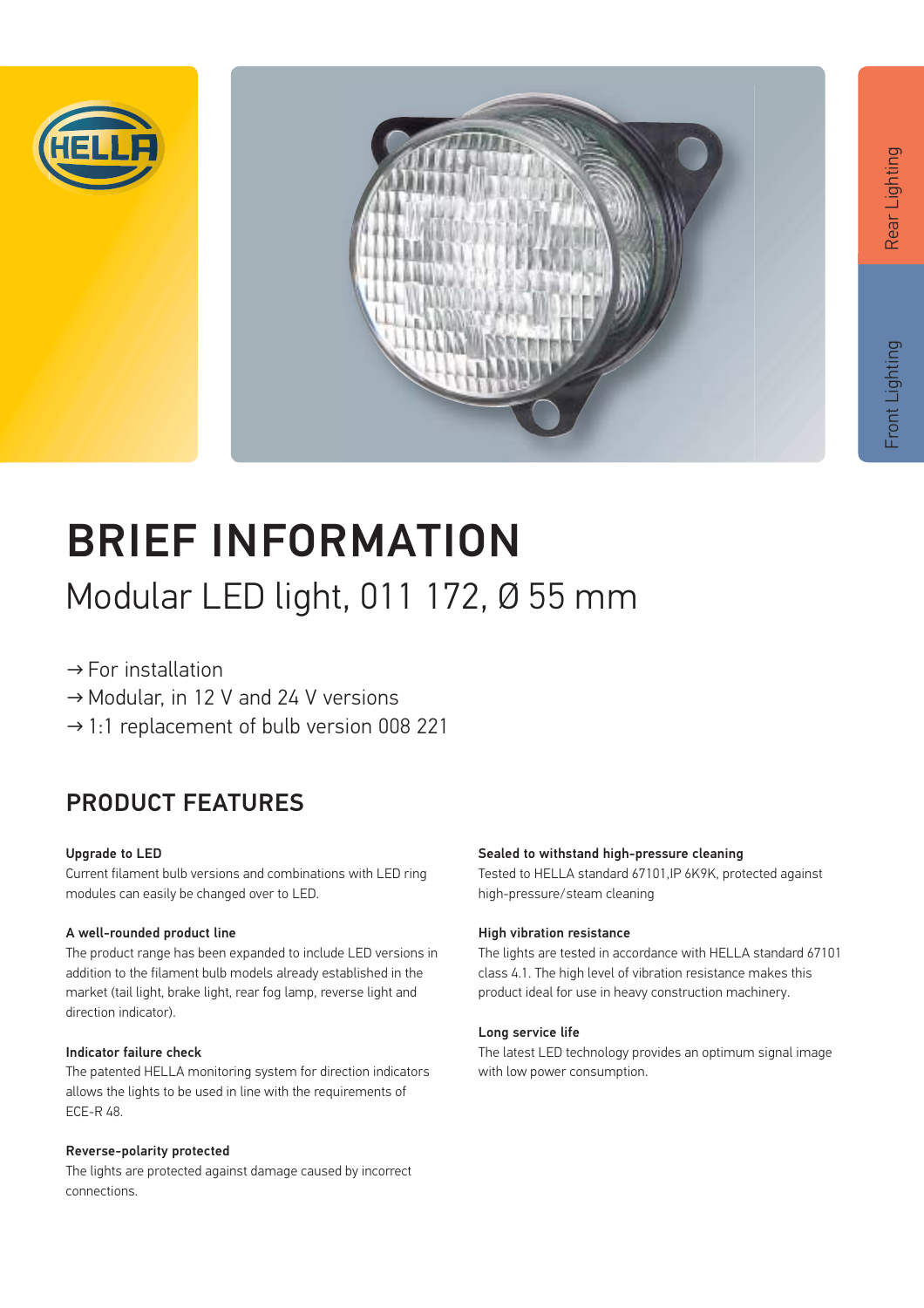### LED LIGHTING TECHNOLOGY

As an innovation leader in the field of automotive original equipment, HELLA is now setting new standards in LED lighting technology.

### The benefits of modern LED lighting technology at a glance: Extremely low energy consumption

The combination of efficient light emitting diodes (LEDs) and precision optics enables HELLA combination rear lights to meet the legally required level of light distribution while using 67% less power than filament bulb lamps.

#### No light source replacement, no servicing and extremely long service life thanks to competent thermal management

All the components have been optimised in terms of temperature and are matched to each other in order to extend the light's service life. This prevents the LEDs overheating at extremely high ambient temperatures. Thanks to the use of top-quality LEDs and good thermal management, these products have been designed with a service life as long as that of the vehicle, and are thus a convincing, economical and eco-friendly "Fit and Forget" solution.

### Indicator failure check

The direction indicators are monitored by the electronics system, which generates current pulses for the direction indicator input at defined points in time. For each indicator pulse, the upstream flasher within the vehicle electric system expects to receive the pulse after 100 ms - for at least 20 ms. If components or LEDs in the direction indicator are faulty, the electronics do not receive the pulse and recognise the fault. This ensures that the driver is always informed of any direction indicator failures and meets the legal requirements of the ECE Regulation. The following ballast units are suitable for just about any intended use: 5DS 009 552- 001/-011.



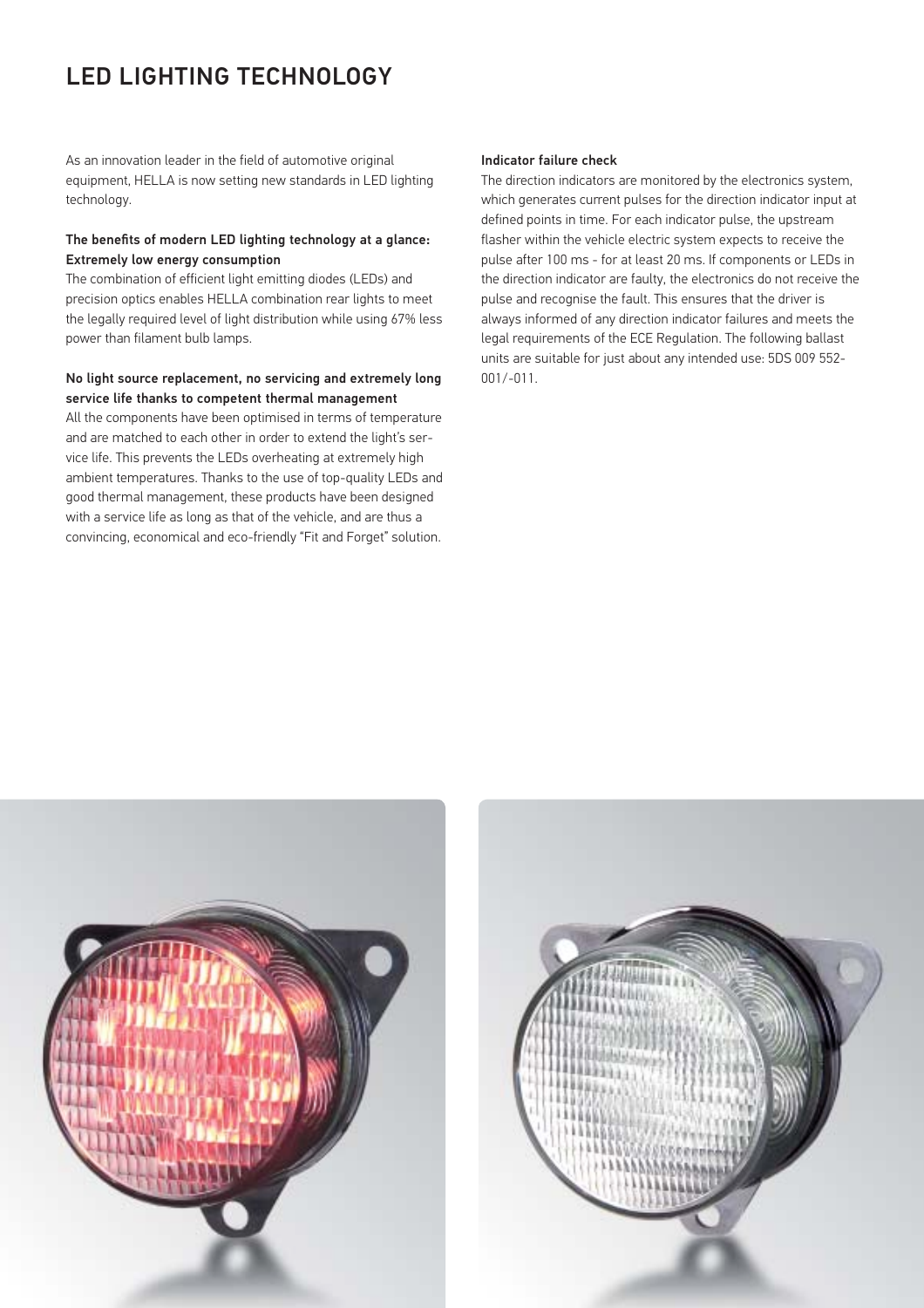## TECHNICAL DETAILS

### Technical data

| Operating voltage                                                                                                                                                       | 12 V and 24 V                                                                                            |                   |  |  |
|-------------------------------------------------------------------------------------------------------------------------------------------------------------------------|----------------------------------------------------------------------------------------------------------|-------------------|--|--|
| Type approval                                                                                                                                                           | ECE, CCC                                                                                                 |                   |  |  |
| DI front                                                                                                                                                                | E1_3284                                                                                                  |                   |  |  |
| DI rear, S, B                                                                                                                                                           | E1_3283                                                                                                  |                   |  |  |
| Rear direction indicator, tail, brake and<br>positionlight in front                                                                                                     | E1_3283                                                                                                  |                   |  |  |
| <b>NES</b>                                                                                                                                                              | E1 3286                                                                                                  |                   |  |  |
| ΖR                                                                                                                                                                      | E1_3285                                                                                                  |                   |  |  |
| <b>EMC</b> protection                                                                                                                                                   | E1_10R - 036317                                                                                          |                   |  |  |
| Functions<br>- Front direction indicator<br>– Rear direction indicator<br>- Tail light<br>- Brake light<br>- Rear fog lamp<br>- Position light front<br>- Reverse light | 3 yellow LEDs<br>6 yellow LEDs<br>6 red LEDs<br>6 red LEDs<br>6 red LEDs<br>6 white LEDs<br>6 white LEDs |                   |  |  |
| Failure check                                                                                                                                                           | integrated for indicator                                                                                 |                   |  |  |
|                                                                                                                                                                         |                                                                                                          |                   |  |  |
| Power consumption                                                                                                                                                       |                                                                                                          |                   |  |  |
| Tail light                                                                                                                                                              | 12 V                                                                                                     | $0.02 A - 0.2 W$  |  |  |
| Stoplight                                                                                                                                                               | 12 V                                                                                                     | $0.08 A - 0.9 W$  |  |  |
| Front direction indicator                                                                                                                                               | 12 V                                                                                                     | $0.4 A - 4.8 W$   |  |  |
| Direction indicator rear                                                                                                                                                | 12 V                                                                                                     | $0.09A - 1.1W$    |  |  |
| Rear fog light                                                                                                                                                          | 12 V                                                                                                     | $0.21 A - 2.5 W$  |  |  |
| Position light front                                                                                                                                                    | 12 V                                                                                                     | $0,08A - 1W$      |  |  |
| Rear lighting                                                                                                                                                           | 12 V                                                                                                     | $0.17 A - 2.0 W$  |  |  |
| Rear lighting                                                                                                                                                           | 24 V                                                                                                     | $0.003A - 0.08W$  |  |  |
| Stoplight                                                                                                                                                               | 24 V                                                                                                     | $0.03A - 0.7W$    |  |  |
| Front direction indicator                                                                                                                                               | 24 V                                                                                                     | $0.2 A - 4.8 W$   |  |  |
| Direction indicator rear                                                                                                                                                | 24 V                                                                                                     | $0.004 A - 0.8 W$ |  |  |
| Rear fog light                                                                                                                                                          | 24 V                                                                                                     | $0.08 A - 1.9 W$  |  |  |
| Position light front                                                                                                                                                    | 24 V                                                                                                     | $0,07 A - 1,7 W$  |  |  |
| Rear lighting                                                                                                                                                           | 24 V                                                                                                     | $0.05A - 1.1W$    |  |  |

| Reverse polarity protection | yes                                    |  |  |  |
|-----------------------------|----------------------------------------|--|--|--|
| Specification               | HELLA standard 67101, class 4.1        |  |  |  |
| Operating temperature       | $-40$ °C to +60 °C                     |  |  |  |
| IP protection class         | IP 6K9K                                |  |  |  |
| Fastening                   | Using three screws<br>Hole $0.55$ mm   |  |  |  |
| Connection                  | 500 mm lead<br>with open ends          |  |  |  |
| Cable colours               | $Black = positive$<br>White = negative |  |  |  |

### Technical drawing